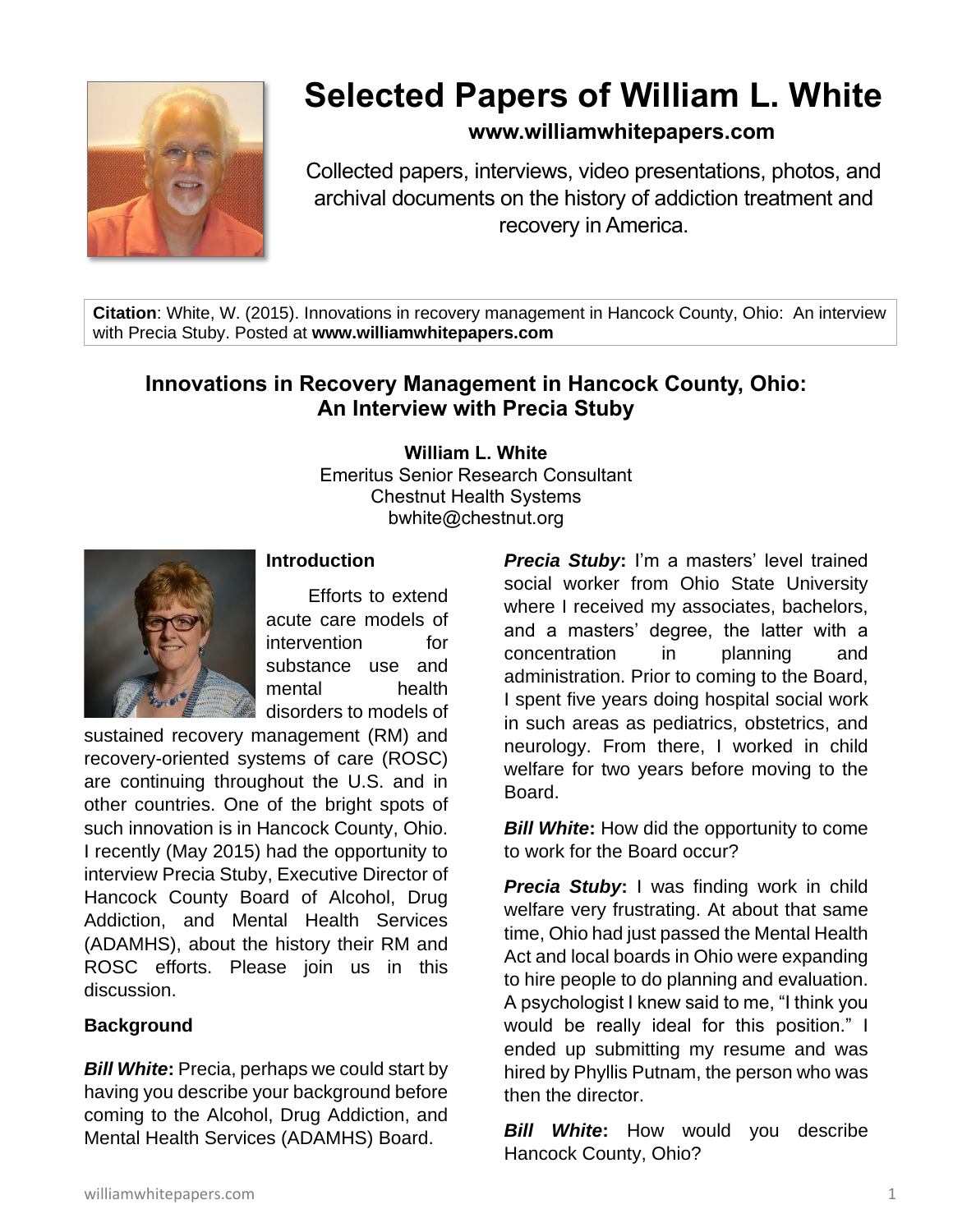*Precia Stuby***:** People like to describe Hancock County as a micropolitan area. We are in Northwest Ohio. We have a population of about 75,000. The county seat is Findlay, Ohio, which was founded during the gas boom. We are home of the worldwide headquarters of Marathon Petroleum. There are several corporate headquarters located in our area. So there's this mix of a business community and a local university nested within a large rural farming community. As a result, we have tremendous resources that we can tap from diverse aspects of the community.

# **The ADAMHS Board**

*Bill White***:** Tell me a about the history and primary functions of the Hancock County ADAMHS Board.

*Precia Stuby***:** The ADAMHS Boards were established by state statute in 1968. Every county in the state of Ohio is represented by an ADAMHS Board. Some boards represent more than one county. We only serve Hancock County. By statute, we are charged with the responsibility of serving as the safety net for mental health and substance abuse services. We have the responsibility for planning, funding, and evaluating a continuum of care in relationship to mental health and substance abuse services. Any public funds that are earmarked for mental health or substance abuse, whether it comes from federal block grant funds or comes from the state revenue budget, flow through these local boards, who then decide where the funds should be invested in the community. In addition to those public funds, we also have a local property tax levy, as many boards do in the state of Ohio. We also leverage funds from private sources and grants. We are similar to a United Way in that money flows through our office and contracts are put in place to meet local needs, but no direct services are provided. I started here in 1990 and became the Director in 1997.

# **The Hancock County ROSC Initiative**

**Bill White:** How did the ROSC Initiative begin in Hancock County?

*Precia Stuby***:** As I mentioned, we have a property tax levy and it's on the ballot about every five years. In 2007, we made a conscious decision to increase the millage of our levy and in doing so we met with stakeholders all across the community. They prioritized the development of a residential treatment facility to serve individuals struggling with substance use disorders. That levy passed, which was really unusual. When a new or increased levy is proposed in the state of Ohio, you have less than a 20% chance of it passing. So this was quite a milestone for us. The earmarked money began to flow in January of 2008, but then in July of 2008, when the economy started to go south, there were huge cuts made--about 1.2 million dollars in local service dollars. Instead of building new services, we made the decision to backfill the existing service. At the same time, the opiate epidemic hit our county, and the demand for residential treatment services grew. I kept writing grants to anywhere I could to try and backfill the loss of funds and to fund the development of a residential treatment facility.

We ended up getting a large prevention grant, and I used some of the money to go to the National Addictions Conference. While there, I tried to identify residential treatment programs across the country that I thought would be really good for us to model. I ended up contacting someone in Minnesota and asking them for help and the gentleman suggested, "I think what you really should do is work with the Addiction Technology Transfer Center." I had heard of them but I had never worked with Addiction Technology Transfer Center (ATTC). I contacted Lonnetta Albright at the Great Lakes ATTC and I explained what I was trying to do. She helped locate a consultant, Dr. Michael Flaherty, who agreed to help us. He said he would only do it on the condition that any program development is done within the context of ROSC. That was the first time I really ever heard of the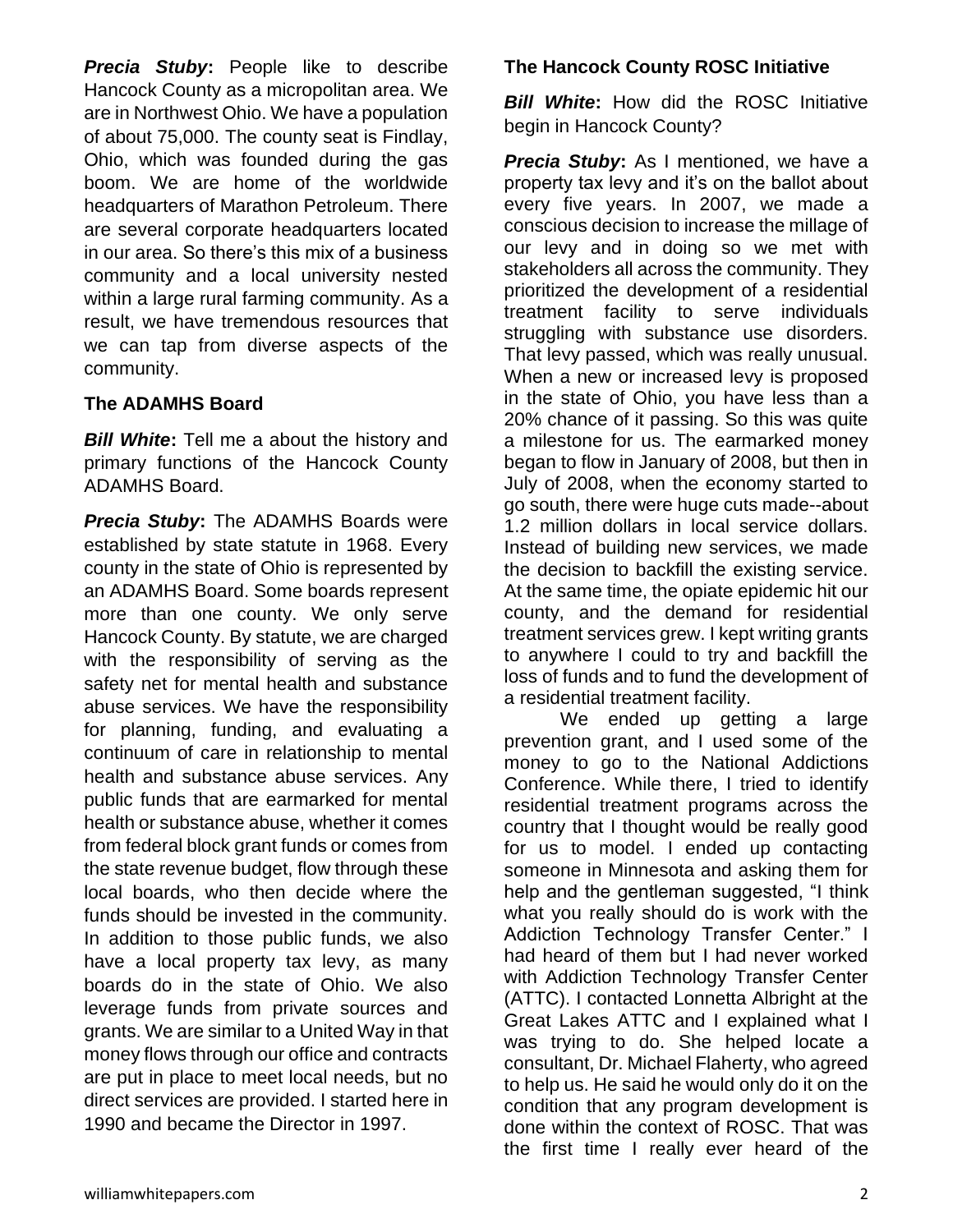concept of ROSC. He explained that we would not be successful if we did not nest our proposed residential program within a larger ROSC model. So, our Board agreed to hire him. I went to the Technical Assistance Training offered by the ATTC with Dr. Ijeoma Achara to develop a framework for ROSC. We ended up with this perfect storm. The opiate epidemic helped to increase the sense of urgency and put a less anonymous face to the issue of addiction. Medicaid expansion passed in Ohio and that allowed us to shift some of our resources that we were paying for primary treatment into recovery support, and then we had access to people like Dr. Flaherty at the right time. We were also able to capitalize on grant funding and mobilization that had already occurred in our community around the opiate task force.

# **The ROSC Development Process**

*Bill White***:** Could you talk about constituency involvement in the actual development of your ROSC concept?

*Precia Stuby***:** I certainly can. It was built into our process from day one; all we've done has flowed from constituency involvement. We're governed by an eighteen-member volunteer board and have always had multiple local committees. It was intuitive for us to expand such involvement through our ROSC planning. At Dr. Flaherty's recommendation, we started with the development of a preamble for our ROSC initiative. We then mobilized what we called the ten P's (policymakers, providers, payers, purchasers, philanthropy, professors, pastors, patients and families, police, and press) to participate. They helped us design the preamble and from that, we sponsored a community wide ROSC kick-off in September 2013 which was facilitated by Lonnetta and Dr. Flaherty. We had about 70 people who participated in that event. From there, we established a ROSC Leadership Committee made up of different segments of

the community to oversee the implementation of the entire ROSC initiative.

**Bill White:** Could you elaborate on the role of the preamble?

*Precia Stuby***:** The intent was that we would have a document that would guide all of our work. We wanted to make sure we had such a preamble to make sure that everything we did was consistent with our philosophy. We started with the 2012 SAMHSA definition of recovery as the process of change through which individuals improve their health and wellness, live a self-directed life, and strive to reach their potential is delineated over four major dimensions: health, home, purpose, and community. We went on to define our ROSC vision: Our community, defined as providers, leaders, and citizens, will use our shared resources to assure that all those who need them will be provided with opportunities for wellness and recovery when and where they need them and that the ADAMHS Board is the coordinator of those shared resources.

**Bill White:** How were peer-based service developed as part of this process?

**Precia Stuby:** Peer services increased and are still growing. I should mention that peer services are not reimbursed in Ohio under our Medicaid program. We initiated peer support services in our community in early 2000 and have had peer support in our housing program and in our adult mental health and substance use treatment programs for years. As we have gotten deeper into ROSC, we've expanded peer services exponentially. We hosted a local peer support summit. Dr. Flaherty helped us get in contact with Bev Haberle, who had championed peer services in Philadelphia, and she led the summit for us. About seventy people attended, and it really helped to energize individuals in the recovery community to want to become more involved.

We have been able to take advantage of various grants to add peer services. For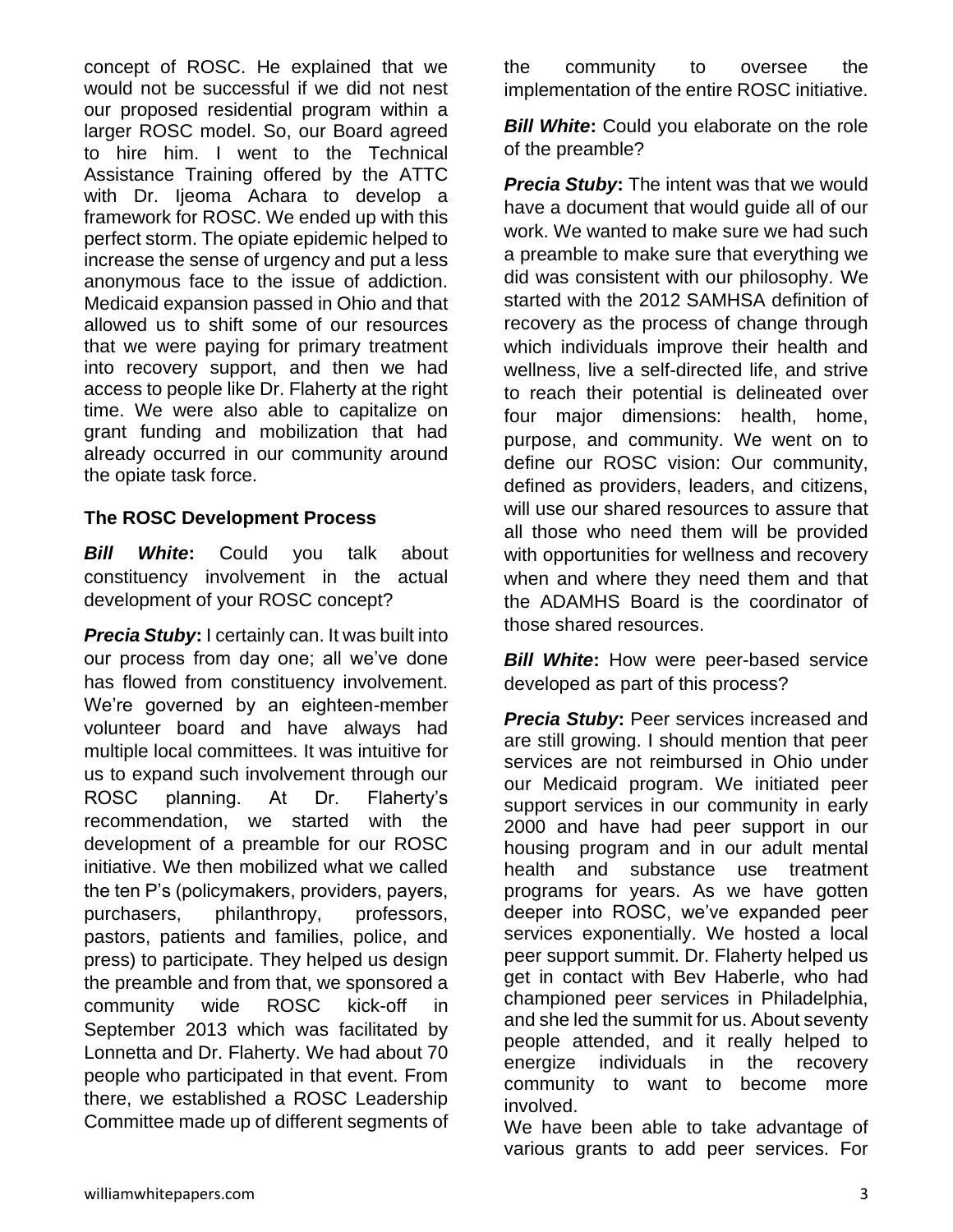example, when we got a criminal justice grant, we added peer support into our work with the Justice Center. We are adding people in peer support roles to serve as house parents in our recovery housing. We are transforming our current drop-in center into a recovery support center with expanded peer services.

One of the things that we really have worked on is creating opportunities for peers to become involved as non-paid volunteers. We came up with the idea of doing a recovery guide program. Most people understand what a hospice volunteer is: it's generally somebody who's been through a family hospice experience who supports other families going through such an experience. They might just relieve them so somebody can go shopping; they might just play cards. They do whatever they can to provide help and assist during someone's hospice experience. They aren't a primary treatment provider; they don't replace anything; they're additive. We came up with that same kind of concept for recovery guides. We hired a consultant to help us develop a curriculum. We've actually had our first class and have graduated six recovery guides who we are matching with people in our residential treatment facility and in our recovery housing. Everyone deserves to have somebody in their lives for support that is not paid to be there. We see our recovery guide program as an opportunity to do that. I know there are some systems that are really trying to find a way for all of the peer services to be reimbursed. We're more looking at it like a career ladder where we can have an opportunity for recovery guides who are not paid to participate in recovery for others and then if they really like that, they might want to go on to become a paid peer support person and from there, might be interested in moving on into other areas into the field.

*Bill White***:** Have peer recovery support roles been well-accepted in both the professional and lay communities in your area?

*Precia Stuby***:** Early on, it was very difficult and I'm certainly glad that we had had years

of experience with paid peer support before we did this. The typical things that we heard were concerns that we were going to replace primary treatment and questions about how the guide role was different from the roles of a case manager or therapist. We went through a lot of those hurdles. When our adult agency first started hiring peers, we did not take a step back and really look at how the infrastructure needed to change to make sure we had adequate supervision, adequate policies and procedures, and adequate discussions with other members of the agency about boundaries and roles and responsibilities. Our past years of going through all of those challenges helped prepare us for a better process of implementing the use of volunteer recovery guides.

*Bill White*: And I'm assuming from what you're saying that this is something you'd recommend other communities do as a foundation for peer support services.

*Precia Stuby***:** Absolutely. There is a lot of that work has been done on this in other communities. I would really encourage people to take advantage of that work. I think the most significant pieces are providing adequate supervision and having a champion within the agency who promotes peer services and their benefit to the clients.

*Bill White***:** Could you describe the development of the recovery center and the services it offers?

*Precia Stuby***:** In 2003 we were able to get a consumer-run drop-in center in place. It has been challenging over the years. Participation has been relatively flat and the number of hours of service hasn't been able to grow. As we got more involved with ROSC and could see the power and the absolute necessity to mobilize and increase the involvement of peers and the recovery community, we wanted to transform our existing drop-in center into a recovery support center. We've nearly tripled the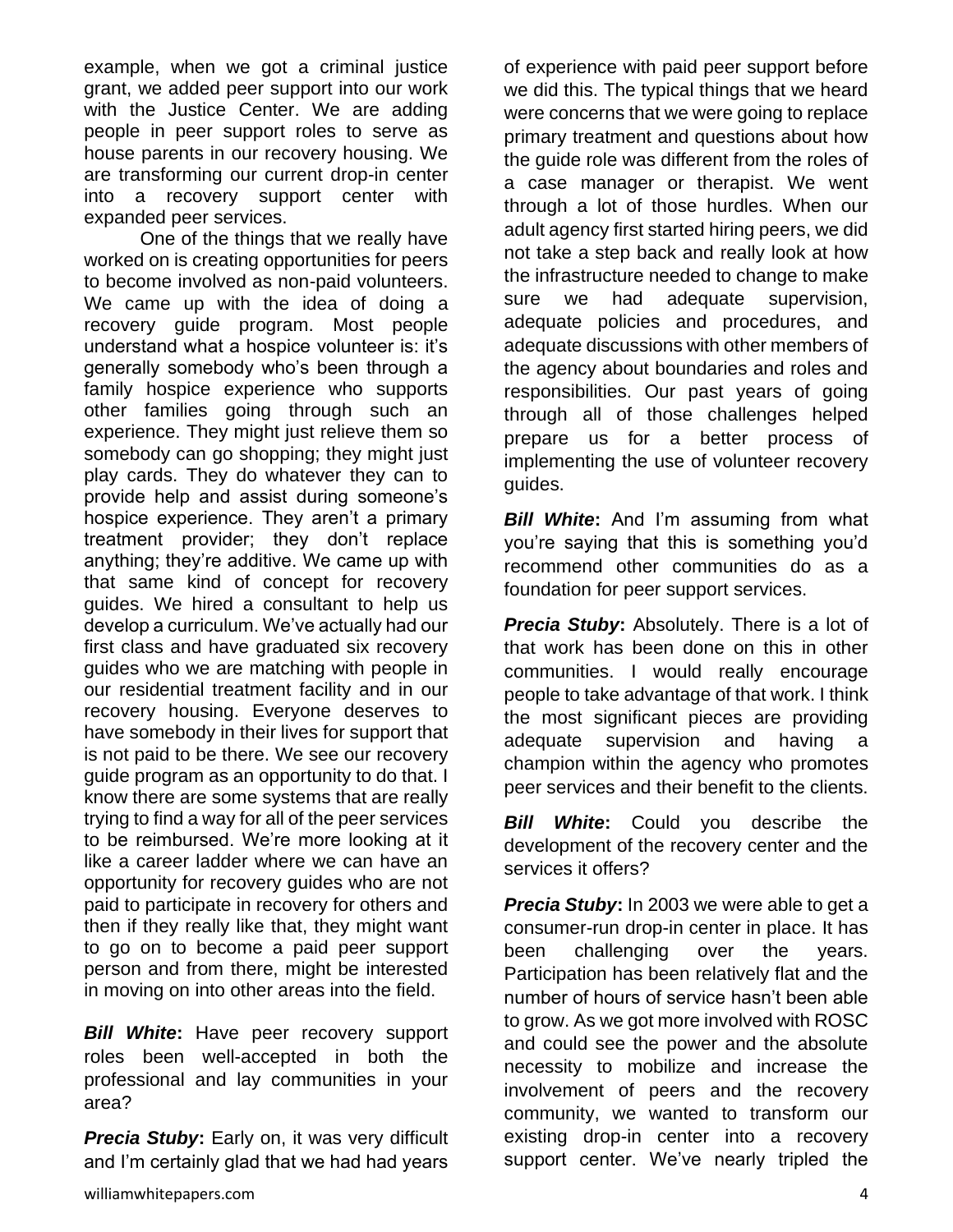budget. We've gone from a part-time director to a full-time director. Our recovery guide program is housed there, the house parents for our recovery homes will be employed there, and we're offering SMART Recovery programs and recreational opportunities there. We're integrating addiction recovery support services while trying to be sensitive to the fact that the facility has a long history of working with individuals with severe and persistent mental illness. We need to sustain parallel programming as well as some integrated programming to serve both populations.

*Bill White***:** You mentioned earlier the epidemic of opioid addiction that had hit Hancock County was part of the impetus for the ROSC initiative. How did the treatment of opiate addiction change through the process of developing the ROSC model?

*Precia Stuby***:** One of the most significant things we were able to do was bring all of our treatment providers in this community together who were working with individuals with opiate addiction. We came up with a singular protocol for our approach to working with individuals that have opiate addiction. The protocol is based on our understanding that there are many pathways to recovery and that when an individual comes to any of our doors, we will outline the scope of services available for primary treatment of opiate addiction, even if it's something we don't provide as an organization. We let the individual in need identify the best match for themselves and their family. We wanted everyone seeking help to know what all of the options were before deciding which avenue to take. We want the client to have what he or she needs to make an informed decision about what would work best for them. That protocol was ratified in November of 2014 across all of our providers, and it included the willingness to participate in reviews of cases when there has been a death from overdose or suicide. We want to do a root cause analysis in such cases so we

can see if there are things that should inform what we could do to prevent such incidents in the future.

*Bill White***:** In many communities, the medication-assisted providers and the traditional drug-free treatment providers have been very polarized, so I'm very impressed that you were able to bring those poles together and create this integrated vision and collaboration.

*Precia Stuby***:** It did not come easy. I think there were about eight revisions before we got to the point where everybody agreed. It has been very helpful to us. The one struggle that we've had really has not been anything about the philosophy or the different range of treatments. The problem that we've had is that our protocol calls for anyone diagnosed with addiction to receive a prescription for Naloxone. Our providers are all willing to do it but we're having terrible difficulty getting access to Naloxone in this community and having our pharmacies stock it and make it readily available to families. Other than that, services for opioid addiction have improved. Work on the protocol forced soul-searching by our providers in defining their level of expertise and their service capacity. This process helped our agencies and our community identify centers of excellence where particular services could best be offered.

*Bill White***:** ROSC models emphasize the need for sustained post-treatment recovery support. I'm wondering in Hancock County what you've done to extend such support beyond traditional primary treatment.

*Precia Stuby***:** We are still working on making this shift. We have much work to do. We are changing our thinking. If you compare our system to a human skeleton, treatment is like an appendage; it's an arm, but it is not in any way the totality of what needs to occur to sustain recovery. There is the intensive care piece (treatment) that needs to occur but all of the other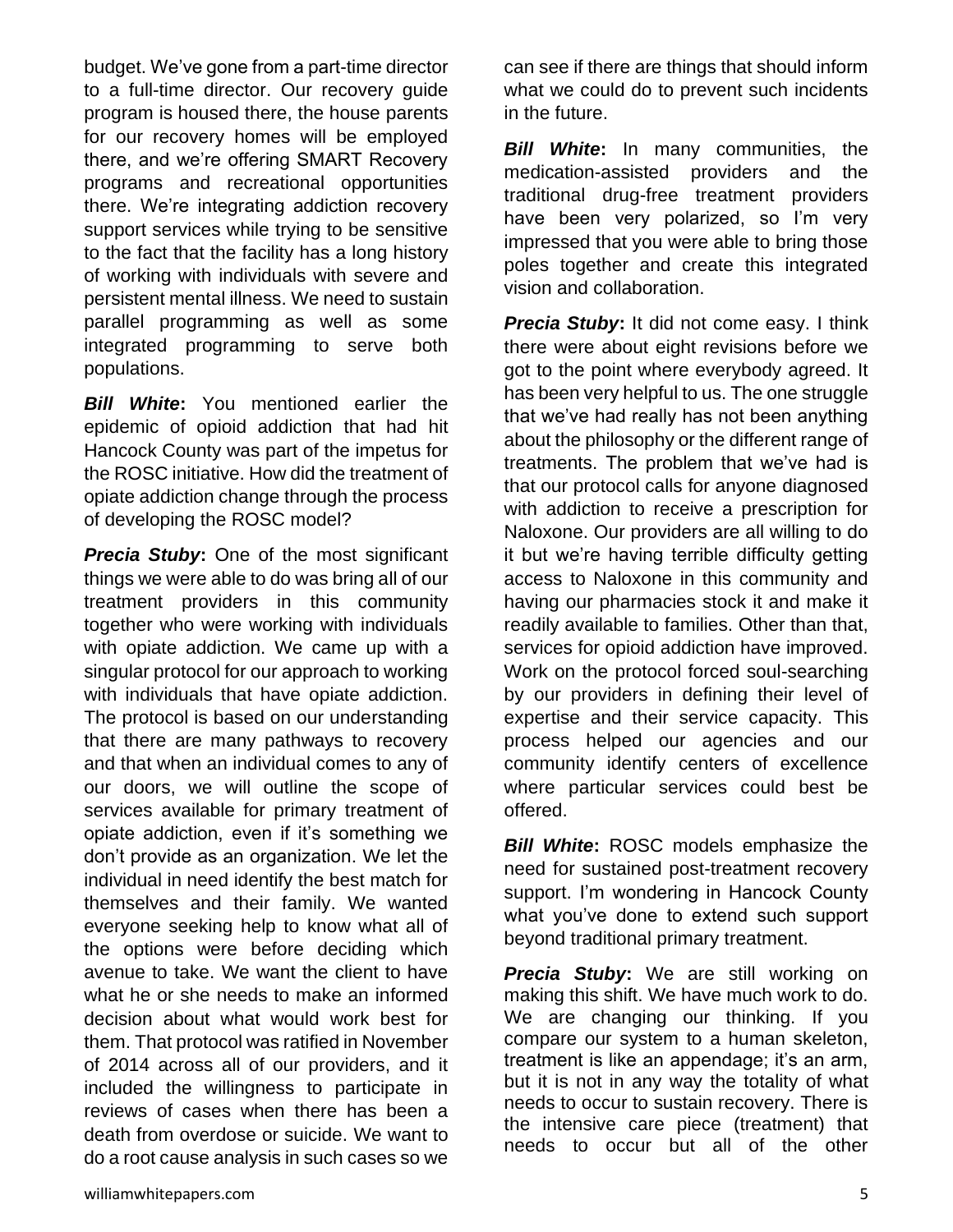appendages and the rest of the skeleton need to work together for the whole to function. You have to have employment, you have to have recreational support, you have to have pro-social activities, you have to find meaning in your life, and so on.

When we talk about treatment now. we often compare it to cancer treatment. A treatment agency that's providing treatment for substance use disorders is like the chemotherapy or radiation of cancer. Once you get through that intensive care piece, you still need to sustain your health through diet and exercise and all the other work that is involved to restore your health over time. If you had cancer, the provider would bring you in once a quarter, then every six months, then once a year until a five-year period has lapsed and they can say, 'you can consider yourself to be cancer-free.' That's how we're viewing the role of the primary treatment agency. After they do their primary treatment, which would be like that radiation or chemo, the agency then needs to continue to do those recovery check-ups and sustained recovery support for an extended period.

*Bill White***:** One of the things that you did as part of that continuing support was to try to expand recovery housing support services in Hancock County for men and women in recovery. Could you talk about that effort?

*Precia Stuby***:** That has been unsuccessful, and I think we have been able to identify some of the reasons. We clearly underestimated the level of stigma and the level of fear that people have related to addiction. We are so used to working with people and involving people—being surrounded by like-mindedness--that we misread the level of stigma we would encounter and the tremendous push-back that would follow the purchase of our first recovery home. We actually sold the home back to the community as we realized that our planning and communication efforts had not been significant enough for the home to be successful. We followed the dollars when they became available for recovery housing without using a good planning sequence and it caught up to us in the form of a backlash. The good news is it initiated an unprecedented level of dialogue in this community about addiction. The other big thing that we learned is that there is a much higher level of fear associated with drug problems, particularly opiate addiction, than with alcohol problems. We face more challenges today because of fear of opiate addiction than we would have fifteen years ago if we had proposed recovery housing and the primary population had been individuals addicted to alcohol.

*Bill White*: If you had it to do over again, is there a different strategy you would employ to prepare the soil for recovery housing in your county?

**Precia Stuby:** If we had it to do over, I would communicate, communicate, communicate. Dr. Achara, in our ROSC training, told us, "You will talk about ROSC so much that it will make you sick. You'll just think. 'How could someone possibly not know what we're talking about?'" She kept saying, "You have to do it over and over and over again." I heard those words and still underestimated the need for communication at the community level and the need to focus on recovery rather than addiction within those communications. People's perception of addiction and what they see and hear in the media do not include the picture of recovery. So, to do it over again, we would focus on the positive stories of recovery, positive faces of recovery, and put forth story after story after story and spell out how the community can support such recoveries.

# **Reflections-to-Date on the Hancock County ROSC Initiative**

*Bill White***:** Since you've taken over the leadership role with the board, what accomplishments do you feel best about?

*Precia Stuby***:** I think the ROSC initiative has been the best opportunity we have had to provide a framework for this community;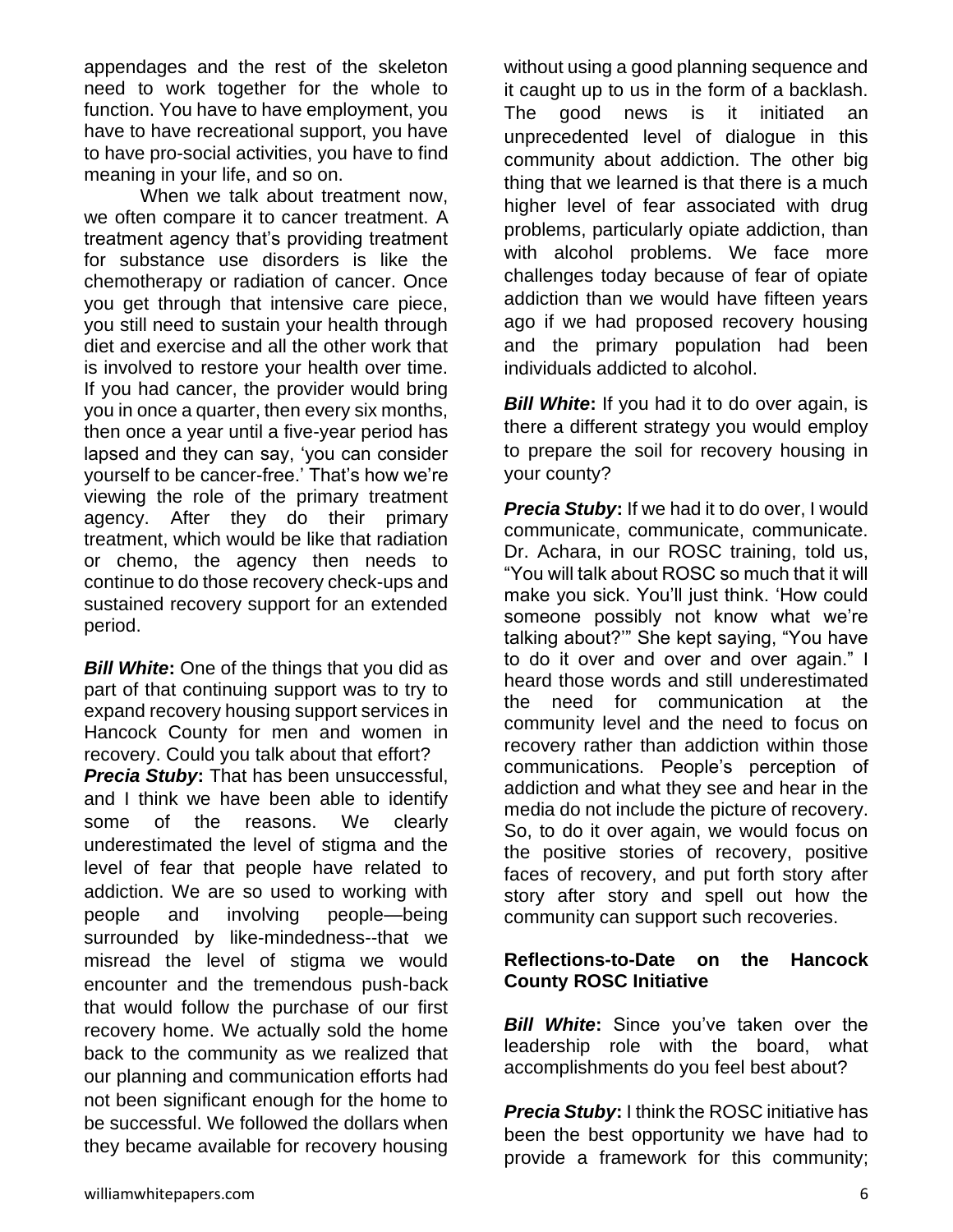showing how all of the pieces and parts fit together. When we put things out from our Board, it's like, oh, the Board's doing mental health first aid or the Board's doing something about trauma or the Board's doing something about criminal justice. The danger is that these can become the flavor of the day kind of thing without people seeing how it all fits together. The ROSC framework has allowed us to actually describe in print how all those pieces fit. We're able to diagram where we are going and have a very good conversation with people about it. It's been very helpful for our Board members and very helpful for the general community.

I am also really proud of the fact that we are finding a way for anyone and everyone to get involved, no matter what system they're from or what they do in their personal or professional life. If they want to be part of the solution, we're able to link them. For example, our local university is now looking at a certificate program with a specialization in substance use. Our local courts have developed our first drug court. We've got twenty-two organizations in this community to be a part of a trauma-informed learning community. It's like everywhere you turn now, people and organizations are making changes that are going to be of support to people recovering from mental illness or addiction. Some days, it feels chaotic and overwhelming, and some days, you can sit back and just say, "Oh my goodness! Look at all of these wonderful things that are going on."

*Bill White***:** As you reflect back on this experience, is there any additional guidance you would offer other communities that are just beginning to explore using this ROSC framework?

*Precia Stuby***:** Several. I know we're all in the position where we need to chase money because this is how it is: a grant comes out and you try and figure out how you could fit that into what you are doing. This is both an opportunity and a danger, like we

experienced with our first effort at recovery housing. We put recovery housing ahead of our communications plan. I could have been better prepared with communication tools directly around recovery housing and that may have helped our situation.

I think we have been able to get a lot of local organizations involved, but if we're really going to be successful, we have to find a way to really ignite the community at large. That's going to require finding a way to generate a feeling of empathy within the larger community so we can generate a collective call to action out there. Let me, again, talk about cancer. When somebody we know is diagnosed with cancer, we have an immediate reaction of, "Oh, I'm so sorry. What can I do to help?" We can intuitively list five or ten things to help: I can take them to the doctor's office, I can mow their yard, I can watch their kids, and so forth. We need to create that kind of reaction when somebody is diagnosed with a mental illness or a substance use disorder; one where our reaction is not of fleeing but of empathy and desire to assist. When Bev Haberle was here, she shared with us the concept of warrior down. That really stuck with me and I've used it a lot in this community to help people understand the mental image of warrior down and going to people's rescue and how we do not have that yet with mental illness and substance use disorders. Somebody brighter than me needs to do an autopsy of how the people involved in the disease of cancer were so effective at gaining that empathy. It's what we need to do for people that have a mental illness and addiction.

The lack of empathy and the resulting stigma are keys to the isolation that so many people with mental illness and addiction experience. Isolation should be a choice, not a consequence of one's illness. We need to get back to the fact that we are a community, we are people, and nobody should be alone unless that's what they have chosen. It should never be a consequence of disability or disease. We need to energize people to action to eliminate forced isolation.